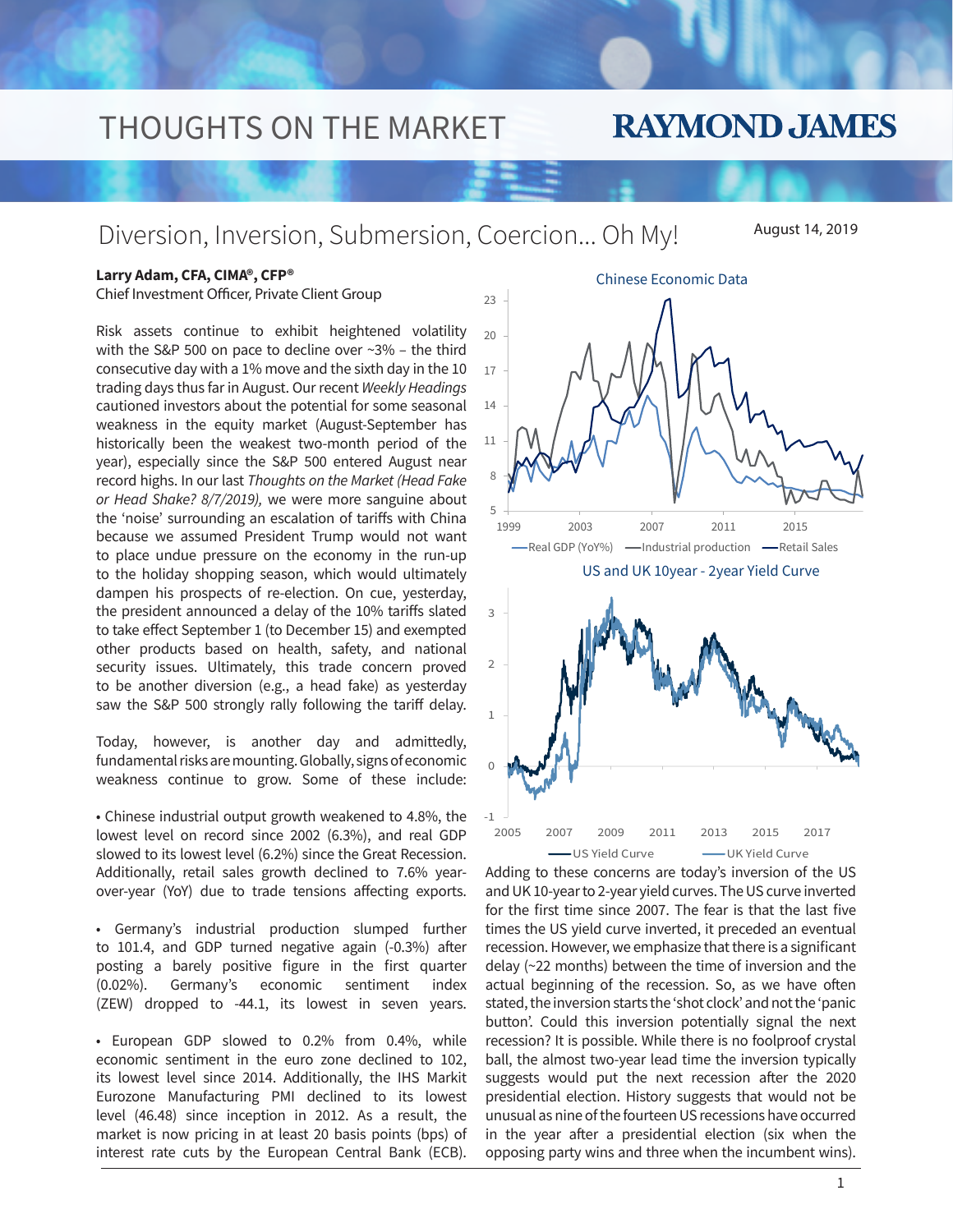The biggest question is how can we remain positive on the equity market in the face of this inversion and discussions of a potential recession intensifying? A few reasons we remain constructive on the equity market include:

**Time** | Historically, after the inversion, the equity market has gone on to rally an additional 12% in the ensuing 12 months and is positive 80% of the time.

**Fed |** The longest lead time between inversion and recession was the 2001 recession. That elongated lead time was the result of the Fed taking out three 'insurance' rate cuts in 1998 to prolong the expansion. In this cycle, whether because of further coercion from the president or not, we believe the Fed will implement at least one more 'insurance' cut before the end of the year. Incidentally, the S&P 500 went on to rally another 19% in the 12 months following the inversion and the Fed 'insurance' cuts in 1998.

**Submersion** | Currently, the amount of negative-yielding debt has grown to approximately \$16 trillion. In Europe, for example, the entire German yield curve is negative and is at the lowest level on record. With negative total returns indisputable if you hold these bonds to maturity, other assets, such as equities, become more attractive on a relative basis.

**Valuations |** On a comparative basis, equities are becoming more attractive versus bonds. With sovereign yields near record lows, the S&P 500 dividend yield is now above the 10-year Treasury yield by the widest margin since November 2016 and is in the ~90th percentile over a 15-year period. It is also worth noting that 57% of S&P 500 companies currently have a higher dividend yield than the 10-year Treasury.

**Seasonality |** Historically, after a weak third quarter, the fourth quarter tends to be the strongest of the year. In addition, when looking at the presidential cycle, the fourth year of a presidential term tends to remain strong, exhibiting, on average, the second strongest year of performance.



#### **Bottom Line:**

In the near term, volatility will remain heightened as market participants digest the uncertainties surrounding trade tensions and the slowdown of global economic momentum (particularly as we remain ~6% off all-time highs). However, the combination of limited risk of a recession over the next 12 months and Treasury yields remaining depressed should provide a relatively constructive environment for equities. In addition, positive earnings growth in both 2019 and 2020, ongoing shareholder friendly actions (e.g., buybacks and dividend increases), and a more dovish Fed (the futures market is currently pricing in a 91% probability of two or more rate cuts and a 55% probability of three or more rate cuts by year end) should support an upward trajectory of equity prices. With the equity market experiencing heightened volatility, we would consider adding equity exposure at the 2,850 level and then become incrementally more positive should the market move toward its 200-day moving average (currently around the 2,790-2,800 level), as this has been a key level of support over recent years. With dispersion and selectivity becoming increasingly important, we prefer the US equity market over international markets and favor the Info Tech, Consumer Discretionary, Communication Services, and Health Care sectors.

| <b>Inversion Date</b> | $+1$ mon | $+3$ mon | $+6$ mon | +9mon    |          |           | $+12$ mon +18mon +24mon |
|-----------------------|----------|----------|----------|----------|----------|-----------|-------------------------|
| 8/17/1978             | $-0.2%$  | $-9.4%$  | $-5.4%$  | $-4.2\%$ | 3.9%     | 10.7%     | 20.6%                   |
| 9/11/1980             | 3.7%     | 1.4%     | 3.4%     | 6.1%     | $-3.2\%$ | $-13.0\%$ | $-3.7%$                 |
| 12/14/1988            | 3.1%     | 7.2%     | 17.6%    | 24.6%    | 27.5%    | 31.8%     | 18.7%                   |
| 5/26/1998             | 3.6%     | $-0.9%$  | 8.5%     | 13.2%    | 19.3%    | 29.5%     | 26.0%                   |
| 12/27/2005            | 2.2%     | 3.6%     | $-1.4%$  | 6.4%     | 13.6%    | 19.9%     | 17.5%                   |
| <b>Average</b>        | 2.5%     | 0.4%     | 4.6%     | 9.2%     | 12.2%    | 15.8%     | 15.8%                   |
| % of Time Positive    | 80%      | 60%      | 60%      | 80%      | 80%      | 80%       | 80%                     |

#### S&P 500 Performance Following Previous 10year - 2year Inversion

### **RAYMOND JAMES®**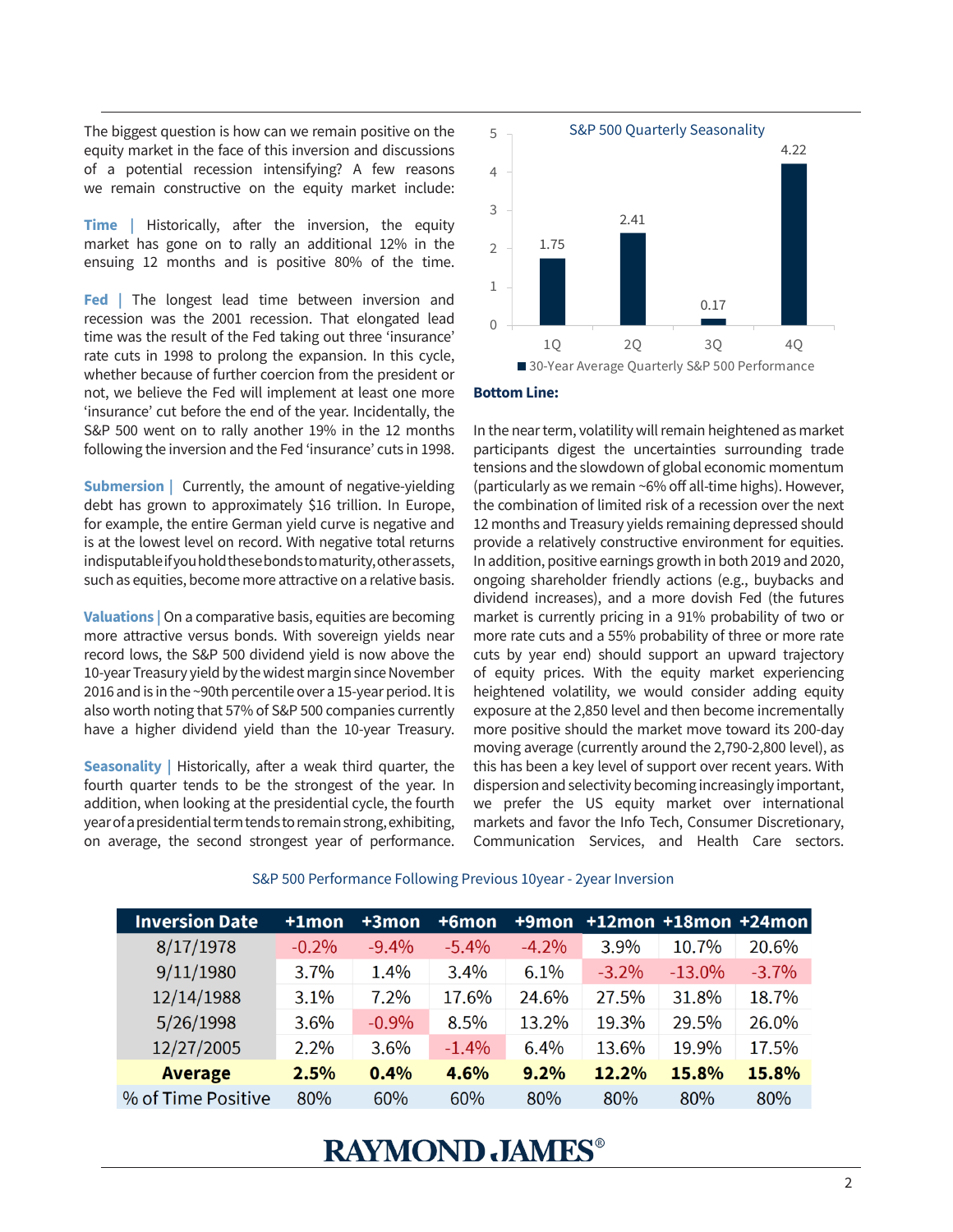**Michael Gibbs,** Managing Director of Equity Portfolio & Technical Strategy, **Joey Madere**, CFA, Senior Portfolio Analyst, Equity Portfolio & Technical Strategy

The inversion between the 2-year/10-year yield spread has roiled equity markets. Given that this metric has historically predicted coming recessions, the weakness is not completely unexpected with equities already in a pullback period.

Even if the current inversion is signaling economic weakness (or recession) in the future, the historical lead time is generally rather long (12-15 months). Currently, with the jobs market and services side of the US economy both healthy, a recession is a low probability. If initial claims begin to climb and leading indicators slip below zero yearover-year (YoY) growth, the risk will increase, but we have not yet reached that point. Leading indicator YoY growth is coming down and is just under 2%, but it moved to nearly the same level during the manufacturing recession in the 2015-2016 time frame. Initial claims are not trending higher. Yield curve inversions also have mixed success at calling equity market peaks. Half of the last 10 inversions came near a market peak or early in a bear market, while the other half came prior to a continued climb in equities.

While we shy away from saying 'this time is different,' the influence of low global yields spurred by central banks around the world (e.g., the European Central Bank keeping yields across Europe in negative territory) bears mentioning. Additionally, the Federal Reserve (Fed) is well aware of yield curve inversions. Members of the FOMC have commented on the curve over the past year. We feel the "Fed Put" is still viable, and the yield curve inversion (assuming the 2-year to 10-year spread inverts again and remains inverted) is a potential catalyst for a more aggressive policy response from the Fed.

Equities remain in an air pocket and the weakness (choppy trading) is likely to continue. Given the bounce off the recent low (August 5) has been technically mixed, the move lower today on heavy down volume raises the odds the lows are yet to be seen for this down move. Given that the market closed at the session low, this raises the odds of additional weakness.

In the coming days, a move below the August 5 close of 2,844 and the 200-DMA (2,795) raises the odds the S&P 500 undercuts the June low (2,728). Odds are elevated that the support levels are breached with the S&P 500 turning back from the 50-DMA resistance level. Other indices are weaker than the S&P 500, with the equal weight S&P 500 Index sitting on the 200-DMA and the Russell 2000 less than 0.50%

from the June low. If these indices undercut these supports, odds increase that the S&P 500 will as well.

Nonetheless, we maintain our opinion that equities are not on the cusp of being instantly swept into a decline similar to the 19.5% swoon seen last fall, given that economic conditions (jobs and services) are fine, the Fed is easing, and interest rates are lower now than they were then. Our favored area of support is somewhere near or just below the June low of 2,728. If the S&P 500 slices through that level, then we favor the 15x next 12-month price-to-earnings (P/E) multiple (near 2,600) as a favored valuation support.

The historical track record of inversions warrant investor attention, and typically reflects less supportive financial conditions in the event of an economic shock. However, they can come with very large lead times and should not induce a knee-jerk reaction by investors. The global economy is clearly slowing, especially on the manufacturing side, but it ultimately takes unemployment to reach recession. For now, the jobs market and consumer remain solid in the US. Also, the Fed has stated its intent to support the economy, and has recently cut rates.

#### **Scott Brown, PhD,** Chief Economist, Investment Strategy

The slope of the yield curve, the difference between longand short-term interest rates, is widely considered to be the best single indicator of recessions. Most economists focus on the spread between the 10-year Treasury yield and the 3-month Treasury bill yield (or the 10-year yield less the federal funds rate), but some investors look to the 10-year to 2-year spread. The 10-year to 2-year spread has recently (and briefly) inverted (dropped below zero), but the 10-year to 3-month spread has been negative since May.

A simple yield curve model of recessions (based on the 10 year to 3-month spread) would put the odds of entering a downturn in the next 12 months at nearly 40%. Bear in mind that the odds had only risen to 50% ahead of the 2007-2009 recession. We've only had 11 recessions since WWII. That's a low sample size. So, the projected odds may not be all that accurate. Furthermore, the model may understate the risks of recession when the overall level of interest rates is low. On the other hand, US bond yields may be artificially depressed by extremely low long-term interest rates abroad, which has led some to conclude that 'this time is different' (a phrase which shows up every time the yield curve inverts).

Why is the yield curve a good predictor of recessions? An inverted curve means that investors expect shortterm interest rates to fall. The Federal Reserve (Fed) is expected to lower rates because the economy is slowing

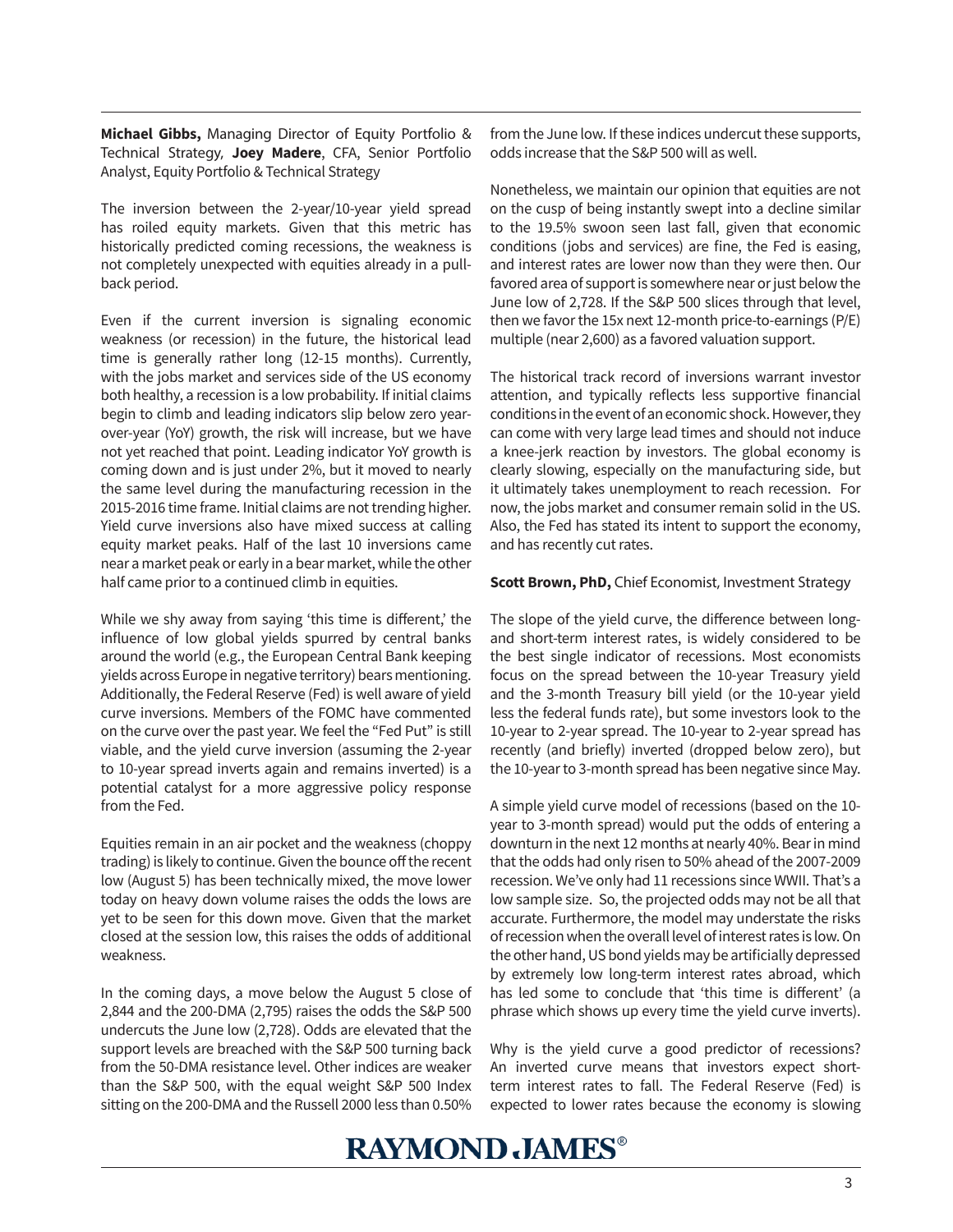(this is also evident in the federal funds futures market). Recession expectations can be self-fulfilling. Consumers hold off on big ticket purchases, such as a house or motor vehicle. Businesses put aside expansion plans, reducing capital expenditures. A flat or inverted yield curve also reduces the incentive for banks to lend (lack of loan growth equates to lack of economic growth).

Currently, consumers are likely to keep on spending, supporting overall growth. However, there is a risk that more cautious business attitudes will lead to less hiring and increased layoffs. The Challenger Job-Cut Report showed a 36% increase in announced corporate layoff intentions in the first seven months of this year. The total is still low by historical standards, but this could be an early signal of a softening in labor market conditions. Job growth has slowed this year, but remains well above the pace needed to absorb new entrants into the labor market.

Trade policy uncertainty and slower global growth have made businesses more cautious in recent months. The May 10 increase in tariffs (to 25% from 10%) boosted input costs for US firms, further disrupting supply chains and dampening manufacturing activity. While some of the September 1 tariffs (10%, mostly on consumer goods) have been delayed, the uncertainty remains. The US economy is more self-contained than other advanced economies, but exports into an expanding global economy have been an important source of profit for US firms.

As we have seen repeatedly, stock market participants have reacted sharply to shifts in trade policy perceptions and have been hypersensitive to minor changes in the monetary policy outlook. The Fed is expected to respond to increased downside risks by lowering short-term interest rates at the policy meeting in mid-September. Chair Powell will speak at the Kansas City Fed's monetary policy symposium August 22-24.

**Ed Mills,** Washington Policy Analyst, Equity Research

The Office of the US Trade Representative (USTR) will delay a planned 10% tariff on a significant portion of consumer goods until December 15, but will implement tariffs on a broad list of goods starting September 1 in a move that provides some negotiating room for the remainder of 2019. Initial publicly-available analysis indicates that the 21 page list released by USTR (including electronics, clothing, and other goods that typically see a seasonal uptick in purchases around the holidays) is of greater value than the 122-pages of items subject to tariffs on September 1.

Although prospects for continued US-China talks increase

in the near term, it is likely we are not yet moving closer to a long-term deal and we expect back-and-forth brinksmanship with periods of escalation to continue.

Longer term, we view Tuesday's developments as further evidence that the Trump administration remains sensitive to the strength of the market as it relates to trade talks. We expect this dynamic to persist, especially as we get closer to the 2020 elections. Periods of incremental escalation are likely to persist, but are also likely to be strategically mitigated to lessen the impact on the market and consumers. Staggered tariff implementation serves to mitigate the consumer impact ahead of the holiday shopping season and increases the chances that negotiators follow through with planned in-person talks in Washington in September, barring significant negative developments with regard to ongoing unrest in Hong Kong.

The Hong Kong protests and a potential response by China is a significant near-term threat to US-China talks as larger geopolitical questions become increasingly intertwined with the trade negotiations. China has repeatedly sent signals that it views developments in Hong Kong as an internal matter, and that any action by the US in support of the protestors would be viewed as meddling in China's internal affairs - a consistent red line that has derailed progress on the trade front in the past.

**Pavel Molchanov,** Senior Vice President, Energy Analyst, Equity Research

Given the backdrop of increasingly negative macroeconomic headlines, the Raymond James Energy Group often hears the question: could global oil demand actually fall? The answer is that falling demand is exceedingly unlikely. The last time global demand growth turned negative was during the financial crisis of 2008 and 2009 when it declined by 0.5% in both years. Before that, we have to go all the way back to the Asian currency crisis of 1998 to see a demand decline. During 'normal' recessions or economic slowdowns - for example, the aftermath of the tech bubble bursting in 2000 or the European currency troubles of 2011-2012 - global demand continued to grow, just at a slower pace. Looking at the past four decades, average demand growth has been 1.4%, whereas we are forecasting around 1% in both 2019 and 2020.

### **Doug Drabik,** Managing Director, Fixed Income Research

We believe the story remains relatively unchanged, with an increase in global and domestic indicators building a stronger case for strained economic growth around the world. Many countries, including the US, are sitting at

### **RAYMOND JAMES®**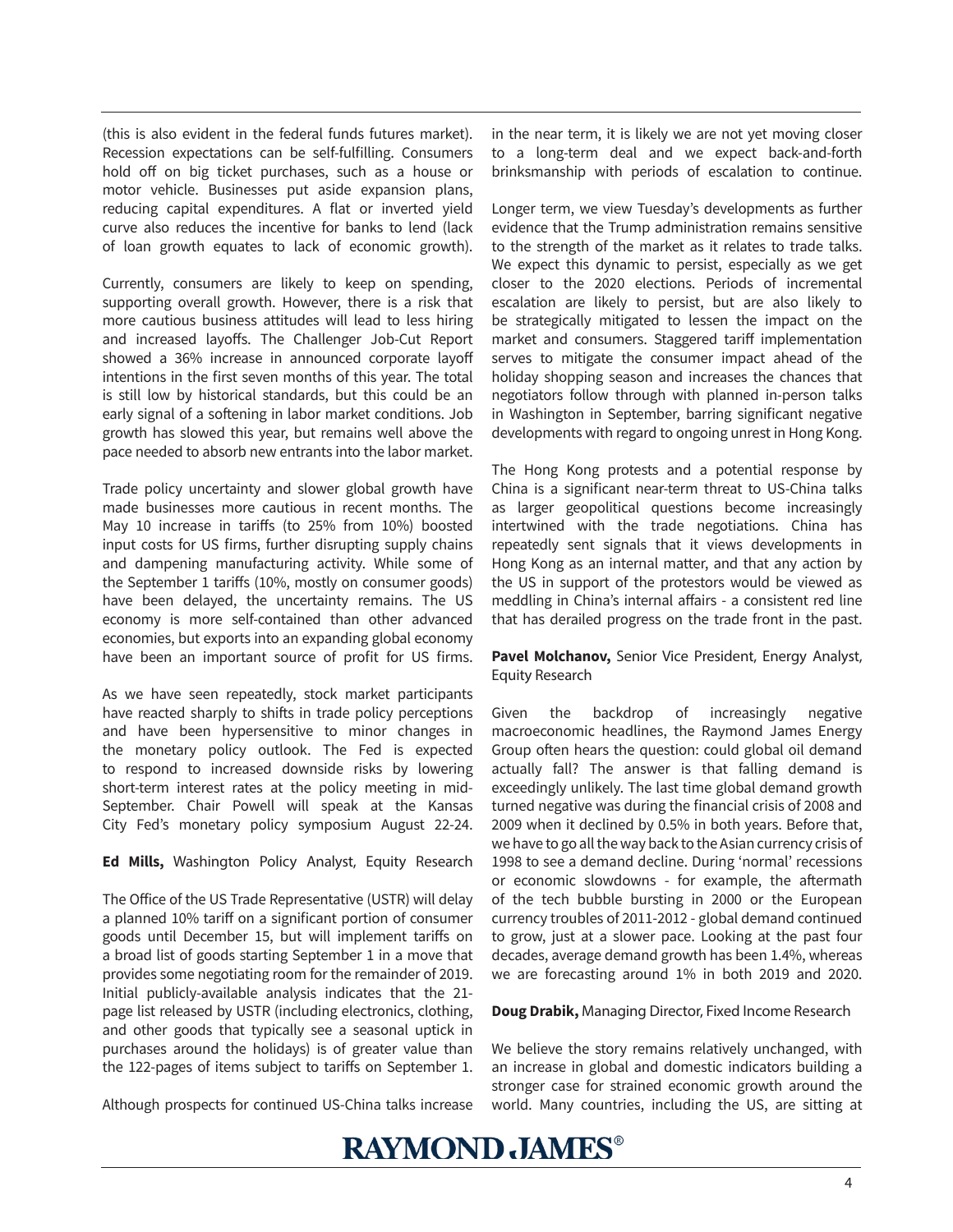or near historic low rates across the yield curve. Much of Europe and Asia continue to push the accelerator by easing monetary policy in an attempt to jump start their economies. The Fed finds itself in a predicament in trying to weigh average economic conditions in the US against a global economy that is faltering. The demand for less risky assets has elevated bond prices, resulting in an unprecedented \$15.8 trillion of negative-yielding debt now issued worldwide. US rates are falling regardless of Fed interaction as 'risk-off' sentiment moves through the market.

Today's volatility has moved the 2-year to 10-year Treasury spread in and out of inversion. Keep in mind that the 3-month bill to the 10-year Treasury spread has been inverted for around 93 days. Many experts look to these spreads as indicators of an economic cycle's end or the start of a recession in the near future. It is not uncommon for different curves to invert at different times. When looking back at the last five recessions, yield curves inverted anywhere from three to five months apart (with the average being ~3+ months). If the 2-year to 10-year were to close inverted today, it would be lagging the inversion of the 3-month to 10-year curve by roughly three months. Depending on which spread you choose to view (and adding the average length of time from inversion to recession), it would indicate a recession sometime between May and November of 2020. Using the historical minimum and maximum periods of time from inversion to recession, it would suggest a potential recession as early as January 2020 or as late as March 2021. Of course, prior occurrences are never guarantees of what lies ahead.

#### **Chris Bailey,** European Strategist, Raymond James Investment Services

The current weakening in global economic growth levels has certainly contributed to the cautious backdrop which has unsettled US financial markets. Today's contributions include an abundance of data coming out of China (of which all components are clearly weaker). Year-over-year industrial production statistics for July (5.8% growth) is the lowest reading since February 2002. The China Statistical Bureau views this as a slowdown from unsustainablyhigh numbers noting that "consumption still has big potential" and "stimulus policies are gradually showing their effects." Meanwhile, the German economy joined the UK economy in posting a modest decline in second quarter economic growth as the impact of Brexit stockpiling and the tougher global export backdrop impacted the two countries. Upcoming meetings of leading regional politicians later this month will add colour to these pan-European debates on Brexit and related issues.

Clearly, fear is high as shown most notably in yesterday's well-publicised monthly Fund Manager Survey which gave cash the largest overweight among polled fund managers (while equities had the largest underweight), signaling a material amount of pessimism being factored in. Further bilateral US-China trade progress would be helpful as would some progress in issues keeping the pan-European economies below potential (such as Brexit). Comments in recent days by German Chancellor Merkel finally acknowledged the need for further efforts to stimulate her local economy, will likely be supplemented by European Central Bank actions in September along with ongoing efforts by the Chinese. The magic ingredient missing internationally continues to be a level of confidence that encourages consumer spending and entrepreneurial verve.

## **RAYMOND JAMES®**